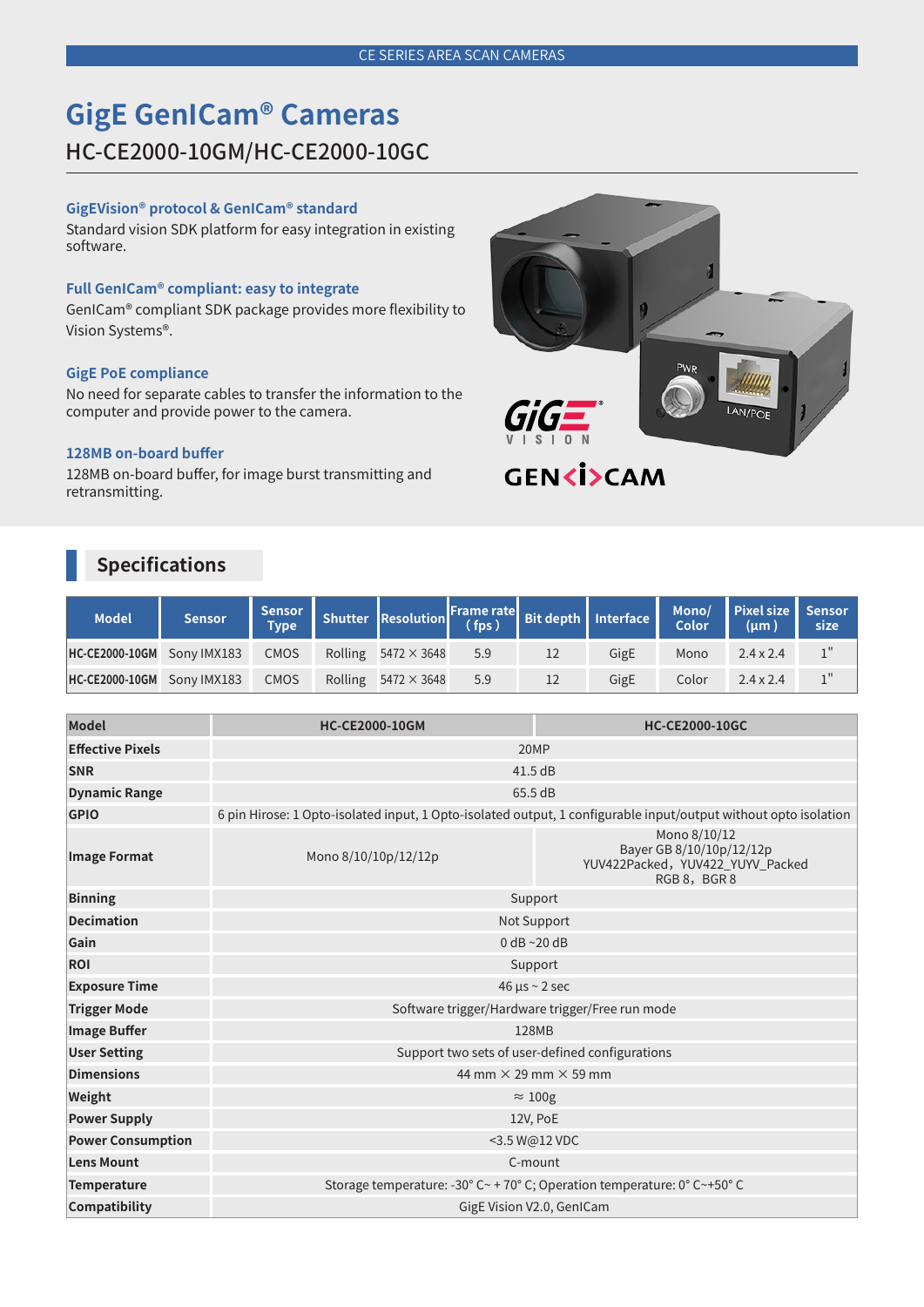## **Spectral Sensitivity - HC-CE2000-10GM**



**Spectral Sensitivity - HC-CE2000-10GC**